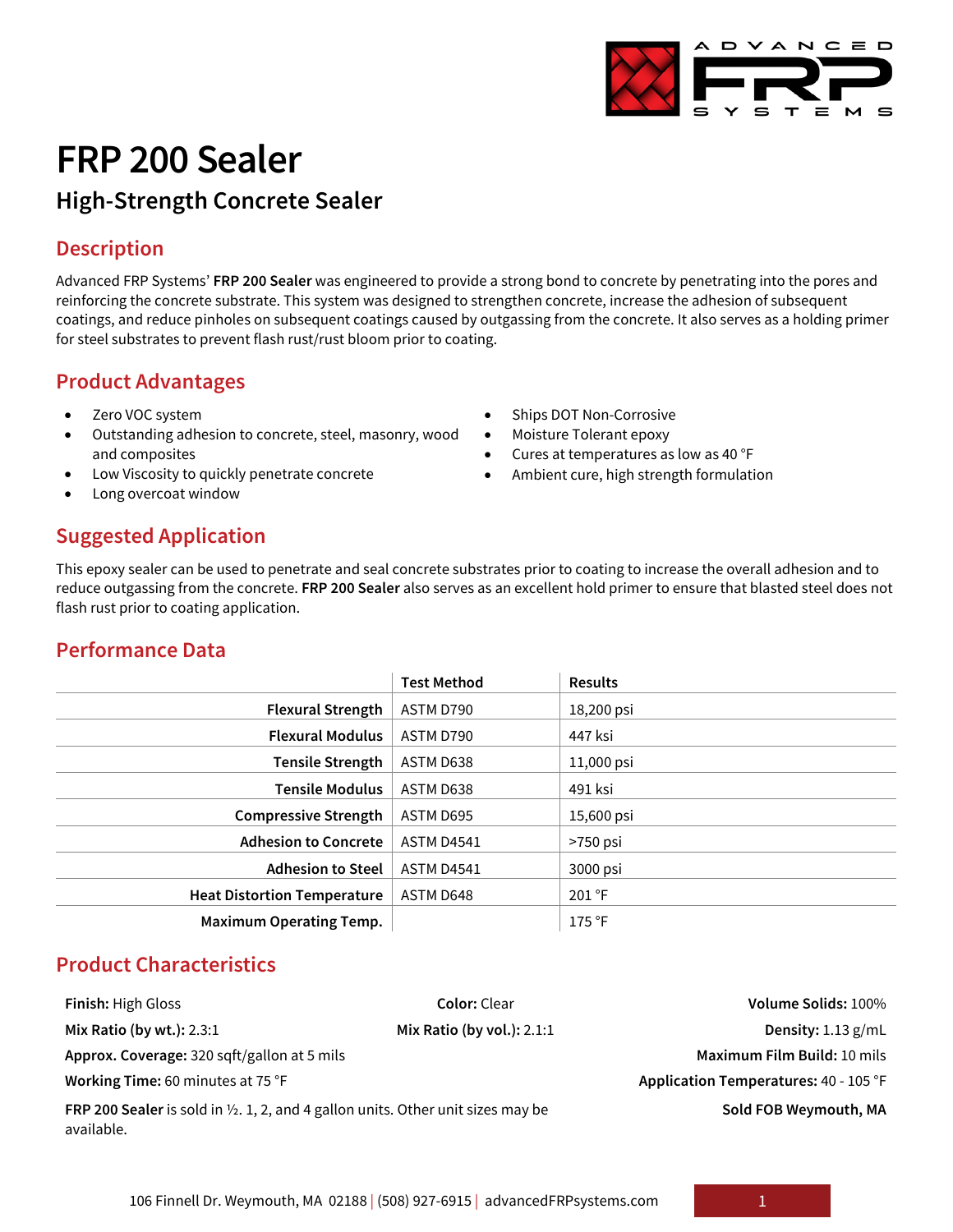

## **Cure Schedule**

| <b>Cures for Application</b>    | 50 °F (10 °C)  | 75 °F (24 °C) | 100 °F (38 °C) |
|---------------------------------|----------------|---------------|----------------|
| Dry to Touch                    | 14 hours       | 8 hours       | 4 hours        |
| Dry Hard                        | 36 hours       | 24 hours      | 12 hours       |
| Overcoat Window                 | 14 - 168 hours | 8 - 120 hours | 4 - 72 hours   |
| <b>Cures for Service</b>        | 50 °F (10 °C)  | 75 °F (24 °C) | 100 °F (38 °C) |
|                                 |                |               |                |
| Handling                        | 36 hours       | 24 hours      | 12 hours       |
| <b>Return to Service</b>        | 48 hours       | 36 hours      | 24 hours       |
| <b>Full Mechanical Strength</b> | 168 hours      | 120 hours     | 72 hours       |

*Contact Advanced FRP Systems for elevated temperature post-cure information. Elevated temperature cures will increase chemical resistance and reduce return to service time.*

# **Application Information**

#### *All Advanced FRP Systems products should be installed by a certified applicator or with direct oversight by Advanced FRP Systems, Inc. This data sheet provides general application guidelines for FRP 200 Sealer.*

#### *Contact Advanced FRP Systems for more information if your project has detailed coating specifications.*

Ensure proper surface preparation has been performed according to the Surface Preparation Guidelines below. Air and substrate temperatures must be between 40 - 105 °F and relative humidity must be below 95%.

Pour all of Part A – Hardener into Part B – Base and mix with low speed power agitator for 2-3 minutes. Using a paint stick or spatula, thoroughly scrape sides and bottom of unit. Mix with power mixer for an additional 2 minutes. Do not dilute Advanced FRP products.

**FRP Sealer 200** can be applied via brush, roller, plural component airless spray or single component airless spray equipment. **FRP 200 Sealer** should be applied to concrete at 3-5 mils, or just enough that the material wets out the substrate without pooling or running down walls. **FRP 200 Sealer** will only hang at 5 – 10 mils maximum for vertical and overhead applications.

Contact Advanced FRP Systems for recommendations on spraying equipment for **FRP 200 Sealer**.

#### **Surface Preparation**

**Steel (Immersion Service):** Remove all oil and grease from surface with an SSPC-SP 1 Solvent Wipe prior to blasting. Abrasive Blast to an SSPC-SP 10 Near white metal blast with a sharp angular profile of 2 – 3 mils (50 – 75 microns).

**Steel (Atmospheric Corrosion):** Remove all oil and grease from surface with an SSPC-SP 1 Solvent Wipe. Minimum surface preparation of SSPC-SP 2 Hand Tool Cleaning must be performed. For enhanced performance, an SSPC-SP 6 Commercial Blast Cleaning with an angular surface profile of 1.5+ mils should be used.

**Concrete (Immersion/Secondary Containment):** Refer to SSPC-SP 13/NACE No. 6, Section 4.3.1 or ICRI No. 310.2, CSP 1-3 for concrete preparation guidelines. Surface should be thoroughly cleaned and dry. Concrete and mortar must be cured at least 28 days @ 75 °F. Surface must be free of laitance, concrete dust, dirt, form release, curing aids and other foreign material.

**Concrete (Atmospheric Corrosion):** Refer to SSPC-SP 13/NACE No. 6, Section 4.3.1 or ICRI No. 310.2, CSP 1-3 for concrete preparation guidelines.

**Previously Coated Surfaces:** Consult with Advanced FRP to ensure previous coating is compatible. If compatible and previous coating is in good condition, remove all loose coating and foreign materials. Brush blast or grind all glossy areas to a uniform dull finish. Remove dust, oil and debris with SSPC-SP 1 Solvent Wipe prior to coating.